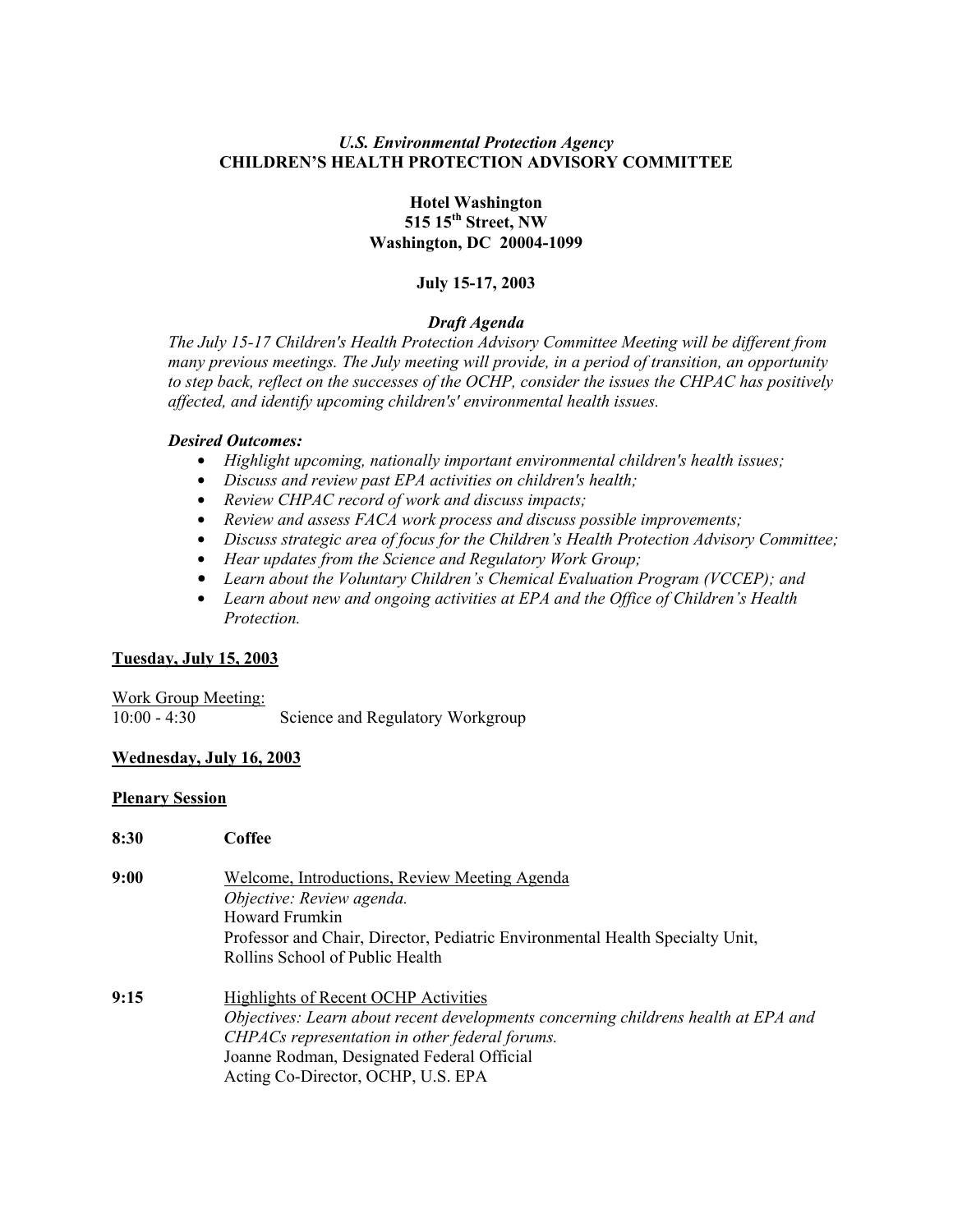| 9:45         | General Discussion: Orientation to Strategic Review<br>Objectives: Discuss context and approach for review.                                                                                                                                                                                                                                                                                                                                                                                                                                                                                           |
|--------------|-------------------------------------------------------------------------------------------------------------------------------------------------------------------------------------------------------------------------------------------------------------------------------------------------------------------------------------------------------------------------------------------------------------------------------------------------------------------------------------------------------------------------------------------------------------------------------------------------------|
|              | What is the product of the discussion?                                                                                                                                                                                                                                                                                                                                                                                                                                                                                                                                                                |
|              | Context of critical and/or emerging issues which relate to OCHP and EPA<br>٠<br>EPA's original goals in the National Agenda<br>$\bullet$                                                                                                                                                                                                                                                                                                                                                                                                                                                              |
|              | Review the suggested questions for discussion below - What others would<br>$\bullet$<br>we want to ask ourselves?                                                                                                                                                                                                                                                                                                                                                                                                                                                                                     |
|              | Review suggested criteria for setting priorities - What else would we add?<br>٠                                                                                                                                                                                                                                                                                                                                                                                                                                                                                                                       |
| 10:15        | <b>Break</b>                                                                                                                                                                                                                                                                                                                                                                                                                                                                                                                                                                                          |
| 10:30-11:00  | Science and Regulatory Workgroup Report<br>Objectives: Hear updates from the Science and Regulatory Work Group, including<br>mercury issues and human health testing.<br>Daniel Goldstein, Science Workgroup Co-Chair                                                                                                                                                                                                                                                                                                                                                                                 |
| 11:00        | Small Group Discussions: Where Have We Come and What are Our Priorities Today?<br>Objectives: Discuss critical upcoming issue and review progress on children's<br>environmental health issues since ChPAC was formed in 1997. Worksheets will be<br>provided                                                                                                                                                                                                                                                                                                                                         |
|              | What are the critical and/or emerging issues for children's environmental<br>٠<br>health? [30 minutes] (see suggested list from OCHP as a starting point)<br>In the context of EPA past activities on children's health, how did ChPAC's<br>$\bullet$<br>recommendations affect EPA's contributions to improving children's health,<br>and what other ChPAC recommendations have been significant [30 min]<br>Which of the goals EPA set in 1997 continue to need the most attention? [15]<br>$\bullet$<br>min.<br>Based on our criteria, where would we recommend ChPAC focus next? [15]<br>٠<br>min |
| $12:30-1:30$ | Lunch (on your own)                                                                                                                                                                                                                                                                                                                                                                                                                                                                                                                                                                                   |
| $1:30-3:00$  | Plenary Discussion: Strategic Review of ChPAC Priorities<br>Objectives: Recommend strategic areas of focus for the Children's Health Protection<br>Advisory Committer.<br>• Reports from small groups on priority issues for future focus $\frac{30}{130}$ min]<br>• Discuss and identify priorities $[60 \text{ min}]$                                                                                                                                                                                                                                                                               |
| 3:15         | <b>Break</b>                                                                                                                                                                                                                                                                                                                                                                                                                                                                                                                                                                                          |
| $3:30-4:30$  | Small Group Discussions: Review and Identify Improvements to ChPAC Procedures and<br>Processes<br>Looking at how the ChPAC has conducted its work in the past, what has<br>$\bullet$<br>worked well and where could we make improvements? [60 min]                                                                                                                                                                                                                                                                                                                                                    |
|              |                                                                                                                                                                                                                                                                                                                                                                                                                                                                                                                                                                                                       |
| 4:30         | <b>Public Comment</b>                                                                                                                                                                                                                                                                                                                                                                                                                                                                                                                                                                                 |